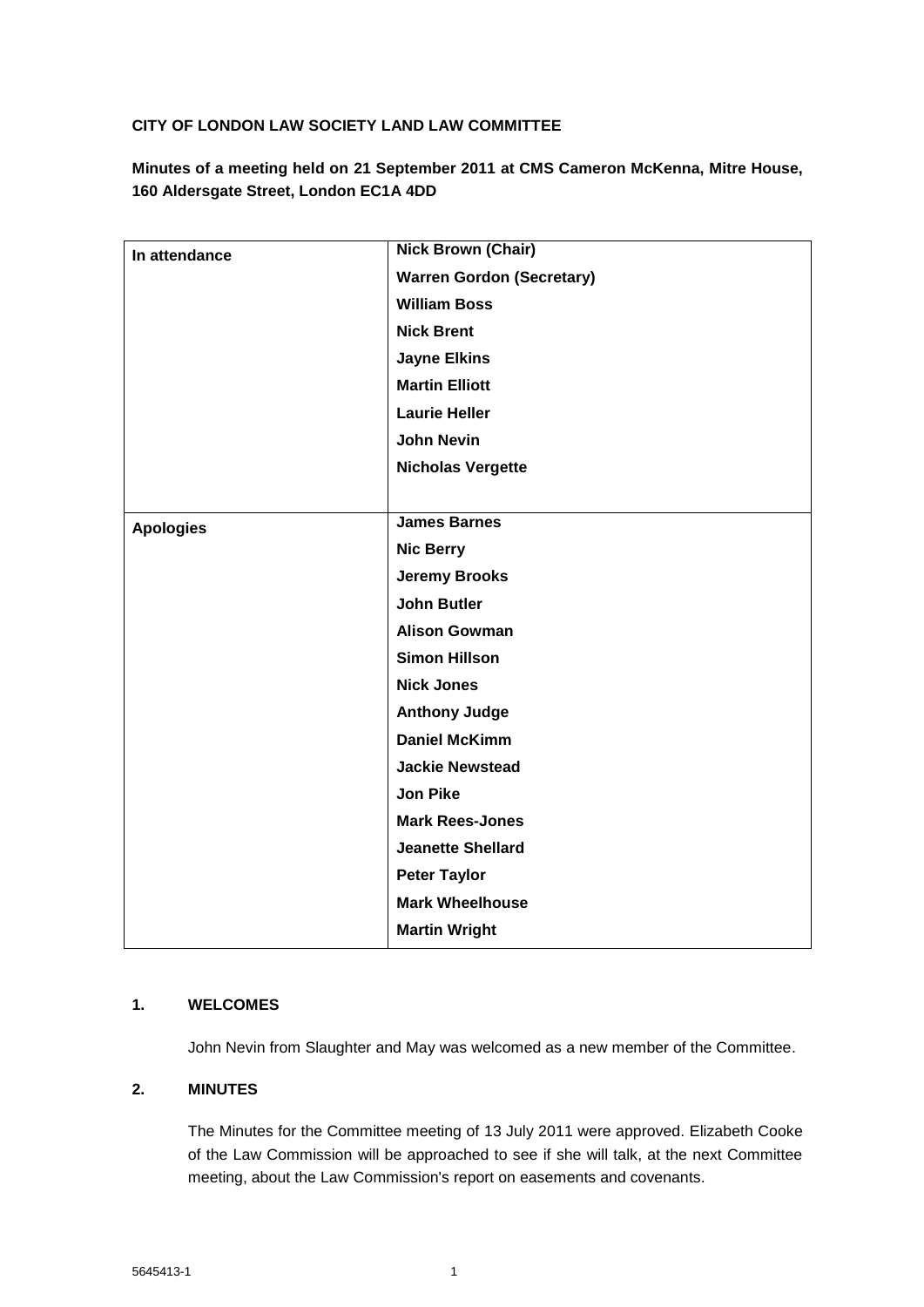#### **3. IMPLICATIONS OF THE "HOUSE OF FRASER" DECISION**

The meeting was reminded of the key part of the Court of Appeal decision in the "House of Fraser" case that, in respect of "new tenancies" under the Landlord and Tenant (Covenants) Act 1995 ("Act"), an outgoing tenant's guarantor is not permitted to directly guarantee an assignee. That guarantee falls foul of the anti-avoidance provisions in section 25 of the Act. This confirmed the High Court decision in the "Good Harvest" case.

This is very significant for completed transactions where reliance is being placed on a former tenant's guarantor's guarantee of an assignee. That guarantee is now void which may leave the landlord with no substantial covenant. This has implications not only for landlords, but also buyers and lenders and will continue to be a focus of due diligence.

Importantly, the Court of Appeal also, but only *obiter*, stated that "sub-guarantees" (an outgoing tenant's guarantor guaranteeing the outgoing tenant's obligations in the authorised guarantee agreement (AGA)) are enforceable and do not fall foul of section 25. While some commentators have queried the reasons for the Court's views on subguarantees, most welcome those views. In the light of the make-up of the Court (which included Lord Neuberger, Master of the Rolls, and Etherton LJ), it is likely that most practitioners will consider the Court's support for sub-guarantees (admittedly obiter) to enable them to be more comfortable about accepting them.

Those responsible for drafting leases, licences to assign and other relevant documentation will have greater confidence following the *House of Fraser* decision over which drafting falls foul of section 25 and will be able to draft to accord with the Court's conclusions. However, certain of the Court's obiter comments have created some uncertainty with potentially important implications.

## **Can the original tenant's guarantor directly guarantee T3 (the second assignee after the original tenant)?**

This is an important question, particularly, in the context of intra-group arrangements by the tenant and group companies. The situation commonly arises that, within the tenant's group of companies, there is only one strong covenant and the original tenant is an SPV with no or few assets, guaranteed by that strong company. If the tenant assigns intragroup, following *House of Fraser*, the guarantor can sub-guarantee, but what happens if the assignee, subsequently, further assigns to another SPV in the group? Can the original guarantor directly guarantee T3?

Paragraph 53(iv) of the House of Fraser judgment, on its words, would suggest that the original guarantor can directly guarantee T3, even when it had previously sub-guaranteed T1's AGA obligations for T2- "such a guarantor can **in any event** validly guarantee the liability of an assignee on a further assignment". This interpretation appears to be commonly held among practitioners and would be very useful in the intra-group situation, where, provided there was no artifice, it appears that the landlord could continue to look to the perhaps only strong covenant from assignment to assignment by way of direct guarantee for the original tenant, to sub-guarantee for T1's AGA obligations for T2, to direct guarantee for T3, to sub-guarantee for T3's AGA obligations for T4. It is important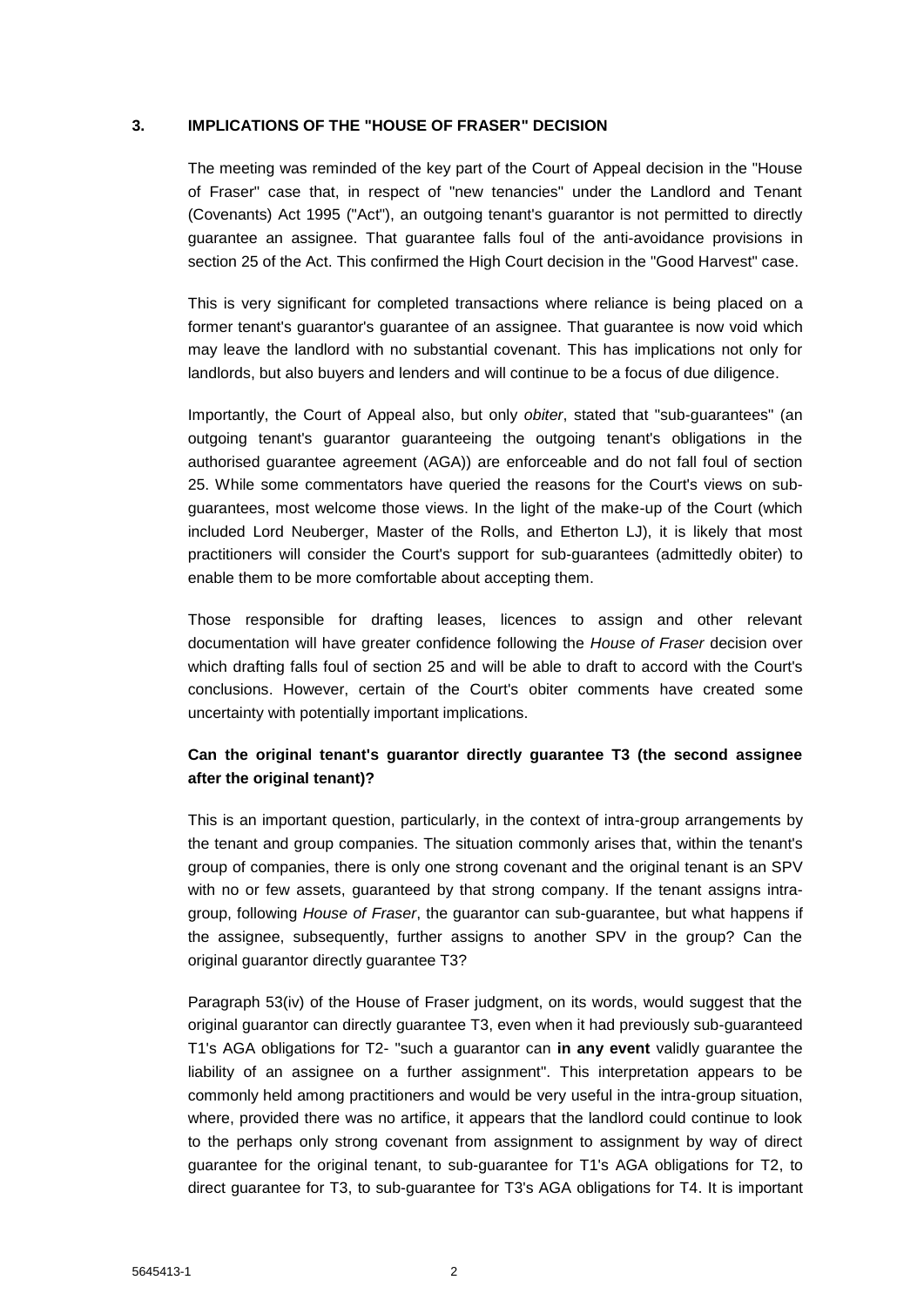that such an arrangement is not "embedded" in the documentation as this would fall foul of section 25.

A dissenting view was expressed at the meeting that the comment at paragraph 53(iv) had to be seen in the context of the rest of the judgment, which did not specifically address a direct guarantee for a new T3 situation (see paragraph 51). It was considered that there needed to be a break in the chain of continuing liabilities on the part of the strong covenant and even though the liability was taken on in what are, arguably, different capacities (from sub-guarantor to direct guarantor), the view was that was not a sufficient enough break. The concern was that this succession of liabilities would be seen as avoidance and fall foul of section 25.

Caution should be exercised in determining on the facts whether the particular guarantee arrangement falls foul of the Act. Landlords also need to be conscious of possible tenant's claims that they are unreasonably withholding consent to an assignment, because of concerns about the efficacy of a proffered guarantee.

#### **Can a tenant assign to its guarantor or to the guarantor and itself?**

The Court in paragraph 37 of the House of Fraser judgment stated "It would also appear to mean that the lease could not be assigned to the guarantor, even where both tenant and guarantor wanted it". They also in that paragraph stated "It can therefore be argued that, where the assignor and the guarantor who want the guarantor to guarantee an assignee, or who want the lease to be assigned to the guarantor, such a renewal, or such an assignment, would not frustrate the operation of any provision of the 1995 Act".

The general tenor of the judgment suggests that the Court considered an assignment did not work (because it would be the equivalent of asking the outgoing tenant's guarantor to directly guarantee the assignee), but they did not have to decide the point. However, their obiter comments are disconcerting because prior to the *House of Fraser* decision, the general view appeared to be that, provided there was no artifice, assignments to guarantors did not fall foul of section 25. That was because the guarantor was becoming the tenant, a different capacity from its previous one as direct guarantor for the tenant. The major purpose behind the Act was to protect tenants after they had assignedhowever, in this situation, the guarantor was becoming the tenant and with the ability to occupy and use the premises, it should be liable under the tenant's covenants in the lease.

Despite the Court's comments which create some doubt, the Committee considered, without being able to give a definitive view, that assignments by the tenant to the tenant's guarantor or to the tenant and its guarantor should work, provided there was no artificial arrangement.

If such assignments are void, this creates a number of uncertainties including:

 what is the impact on any registration of the assignment at the Land Registry? Or on any derivative underlease or on any mortgage in respect of the assigned lease? The unravelling of the consequences would be very difficult.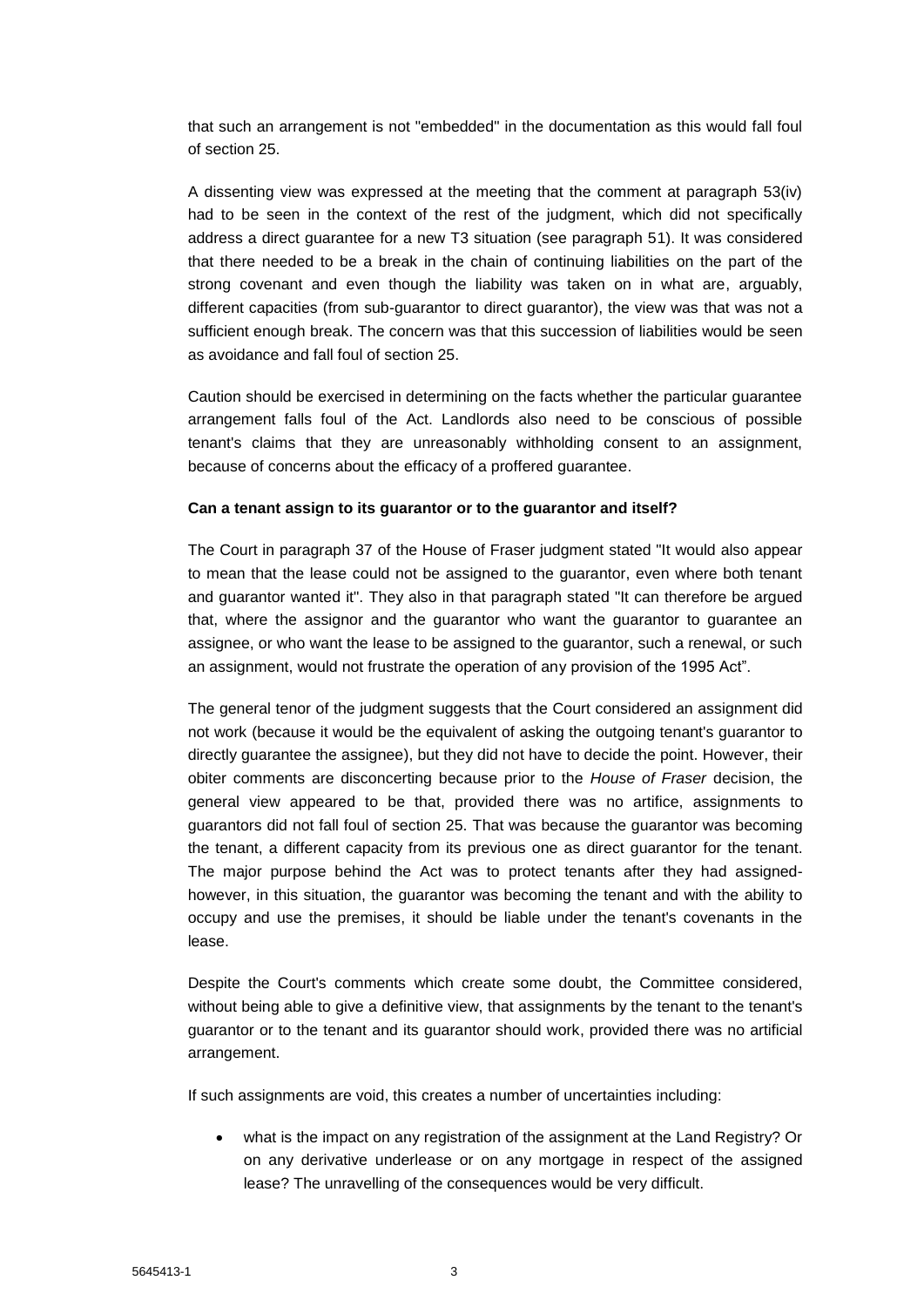- if a tenant cannot assign to its guarantor, can a tenant assign to itself and another party? By the same logic, it appears not, and this could have serious implications for partnership and trustee situations, although the Trustee Act may be helpful in allowing for changes in trustees in a way that does not fall foul of section 25.
- can the tenant's guarantor be required to take a new lease in the event of the tenant's interest in the lease being disclaimed? This was not mentioned in *House of Fraser* and is unlikely to be affected by that decision, because the guarantor is taking a new lease which should be unaffected by liabilities under the tenant's lease.

Generally, the concerns highlighted above may lead to more stringent controls on intragroup assignments and landlords will need to consider the rent review and other valuation impacts of that level of control. While alternative security is potentially available to landlords such as rent deposits or bank guarantees, they may be impractical in the circumstances.

## **Can the provision of an AGA by the outgoing tenant be specified in the lease as a condition for assignment?**

Prior to the *House of Fraser* decision, it was broadly assumed that such a provision was effective. The decision has cast a little doubt over this. The second part of paragraph 50 states-

"Section 16(3) may or may not preclude a landlord relying on a provision in an alienation covenant which purports to entitle it to insist on an AGA as a matter of right on any assignment (we do not need to decide the point and should not do so). However, if it does preclude the landlord having such an absolute right, so that it is ineffective, that would not prevent the landlord insisting on an AGA, if the alienation covenant also contained a provision that consent to an assignment could not be unreasonably withheld (like clause 5.9.6.6 in *Good Harvest* [2010] Ch 426), and it was reasonable to require an AGA."

Since the Court did not decide the point and also the changes made to section 19 of the Landlord and Tenant Act 1927 by the Act appear to countenance such a condition, the Committee saw little reason to depart from the generally accepted approach to the condition.

# **Can an outgoing tenant's guarantor act as a co-guarantor under the AGA with the outgoing tenant?**

This suggestion was mooted in a bracketed paragraph 47 of the House of Fraser judgment. This would appear to be a guarantee not only by the outgoing tenant of its assignee, but also a direct guarantee by the outgoing tenant's guarantor of the assignee. That seems to fly in the face of *Good Harvest* and other comments of the Court of Appeal in *House of Fraser*.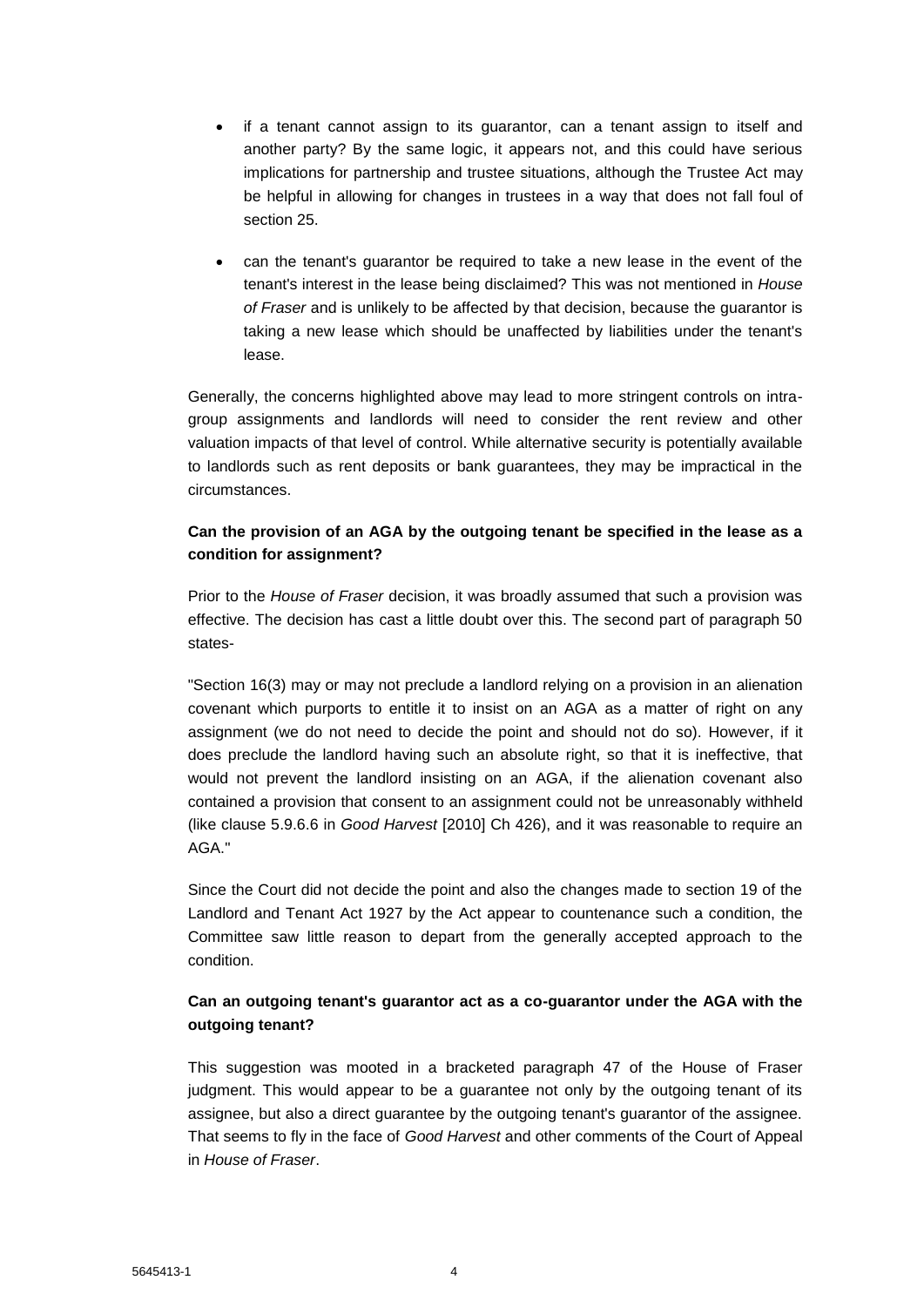The Court did not decide the point, but did state "there seems to us to be much force in Mr Randall's point [*judge in High Court decision in House of Fraser]* that, if the assignor's guarantor can guarantee the assignor's liability under an AGA, it is hard to see why that guarantor should not be able "to do something to the same substantial effect, different only in form"". That comment appears to recognise that, in effect, there is little difference between a sub-guarantee and a direct guarantee of the assignee, but this runs contrary to the decision in the case and, for that reason, carries little weight.

### **4. FURTHER CONCERNS ABOUT THE NEW SRA CODE OF CONDUCT**

Solicitors are still coming to terms with the new conflicts provisions in the Code and when a solicitor can act for both parties on a lease or a sale or a mortgage. There is a clear statement that the solicitor cannot act where there is a conflict or a significant risk of conflict between two or more current clients and limited exceptions where the clients have a substantially common interest or are competing for the same objective.

The indicative behaviours (which "may tend to show" achievement or non-achievement of the outcomes and are, therefore, not definitive) rule out acting for a landlord and tenant, or a seller and buyer, if the transaction is for value. As to mortgages, the indicative behaviour only refers to acting for a lender and borrower in a private residence situation. No mention is made of standard mortgages in a commercial context, for example, where the lender and borrower have a substantially common interest. Firms can, however, create their own indicative behaviours.

The conclusion is that acting for both parties on a lease, sale or mortgage of property will only be permitted in limited circumstances.

The CLLS Land Law Committee's certificate of title is usually provided by the Company's solicitor to a separately legally represented addressee, so the provisions of Chapter 3 of the Code would appear not to apply in most situations where the certificate is used. It appears that the Solicitors Regulation Authority will not be "recognising" the certificate.

While improvements can be made to Chapter 3, further feedback to the SRA should probably await experiences gained by solicitors in working with the new Code.

### 5. **RIGHTS OF LIGHT PROJECT**

Laurie Heller, Nicholas Vergette, Jon Pike, Warren Gordon and Bill Gloyn attended the first meeting on 20 July 2011 of the CLLS rights of light sub-group. Jeanette Shellard, Gordon Ingram and Jayne Elkins are also members of the sub-group, but were unable to attend.

It was agreed that:

- a rights of light project is useful because of the issue's topicality and importance for the City of London;
- production of a rights of light deed (of release) will be useful since it is not especially ubiquitous among firms' precedents which may encourage the use of a CLLS version;